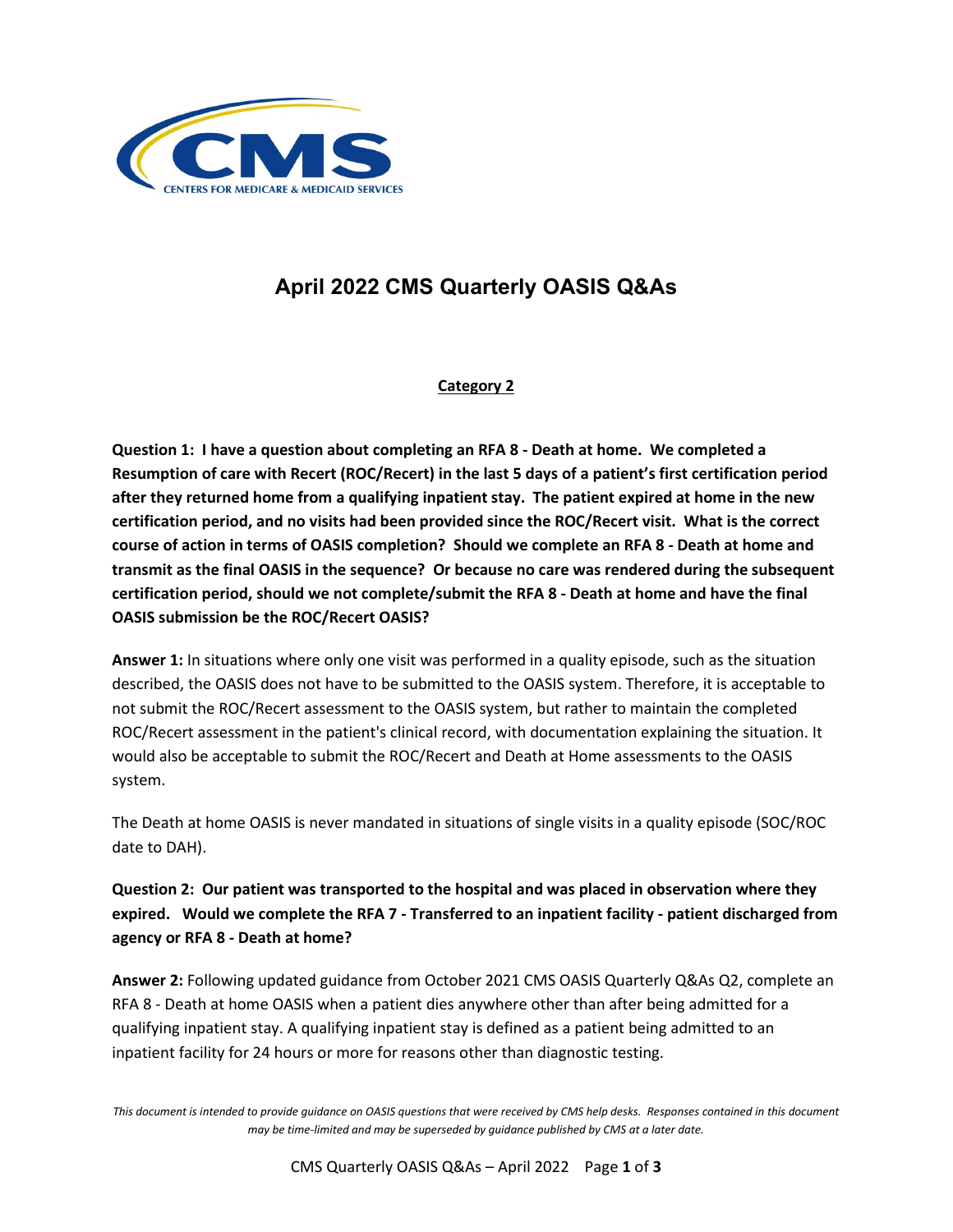Only use RFA 7 - Transferred to an inpatient facility - patient discharged from agency when a patient is transferred from your agency for a qualifying inpatient stay and return to your agency is not expected

#### **Category 4b**

#### **M2020/M2030**

**Question 3: I would like further clarification regarding the patient's ability to take their medications when they do not have them in the home. My patient has unreliable transportation and was unable to get their medications from the pharmacy when needed. The lack of transportation caused the patient to miss three doses of a new oral medication, and one dose of a prescribed injectable that they were unable to refill timely. The new guidance from the January 2022 Quarterly Q&As stated that we assess a patient's ability based on "patient characteristics, including cognitive status, vision, strength, manual dexterity and general mobility." The patient's lack of consistent transportation is impacting access to their medications. Do we consider this as part of our assessment of M2020 - Management of Oral Medications and M2030 - Management of Injectable Medications?** 

**Answer 3:** M2020 - Management of Oral Medications identifies the patient's ability to take all oral (p.o.) medications reliably and safely on the day of assessment. M2030 - Management of Injectable Medications identifies the patient's ability to take all injectable medications reliably and safely on the day of assessment. Note that any assistance or transportation required to get the medication(s) into the home is not considered when coding M2020 and M2030.

Include assessment of the patient's ability to obtain medications from where they are routinely stored in the home, the ability to read the labels (or otherwise identify the medications correctly, for example patients unable to read and/or write may place a special mark or character on the label to distinguish between medications), open the containers, select the appropriate dose (pill/tablet, milliliters of liquid, etc.) and orally ingest (or inject) at the correct times.

Once the medication(s) is/are in the home, if someone other than the patient must do some part of the task(s) that are required for the patient to access and/or take the medication at the prescribed times, then the assistance required would be considered when determining the code for M2020 and M2030.

**Question 4: Can a patient residing in an assisted living facility (ALF) be coded 0 - Able to independently take correct oral medication(s) for M2020 - Management of Oral Medications if the ALF staff must unlock the medications to allow patient access at each administration time?**

**Answer 4:** M2020 - Management of Oral Medications is not automatically assigned a specific code just because a patient resides in an assisted living facility (ALF). M2020 should report the patient's ability to take the correct dose(s) of the correct oral medication(s) at the correct times. The assessing clinician uses clinical judgment to determine the patient's current ability based on observation and assessment of the complexity of the patient's overall drug regimen, as well as patient characteristics, including cognitive status, vision, strength, manual dexterity, and general mobility. Assessment of a patient in an ALF includes consideration of whether a patient can get to the location where the medications are routinely stored at the correct times, can recognize the correct medication dose(s), and take their oral

*This document is intended to provide guidance on OASIS questions that were received by CMS help desks. Responses contained in this document may be time-limited and may be superseded by guidance published by CMS at a later date.*